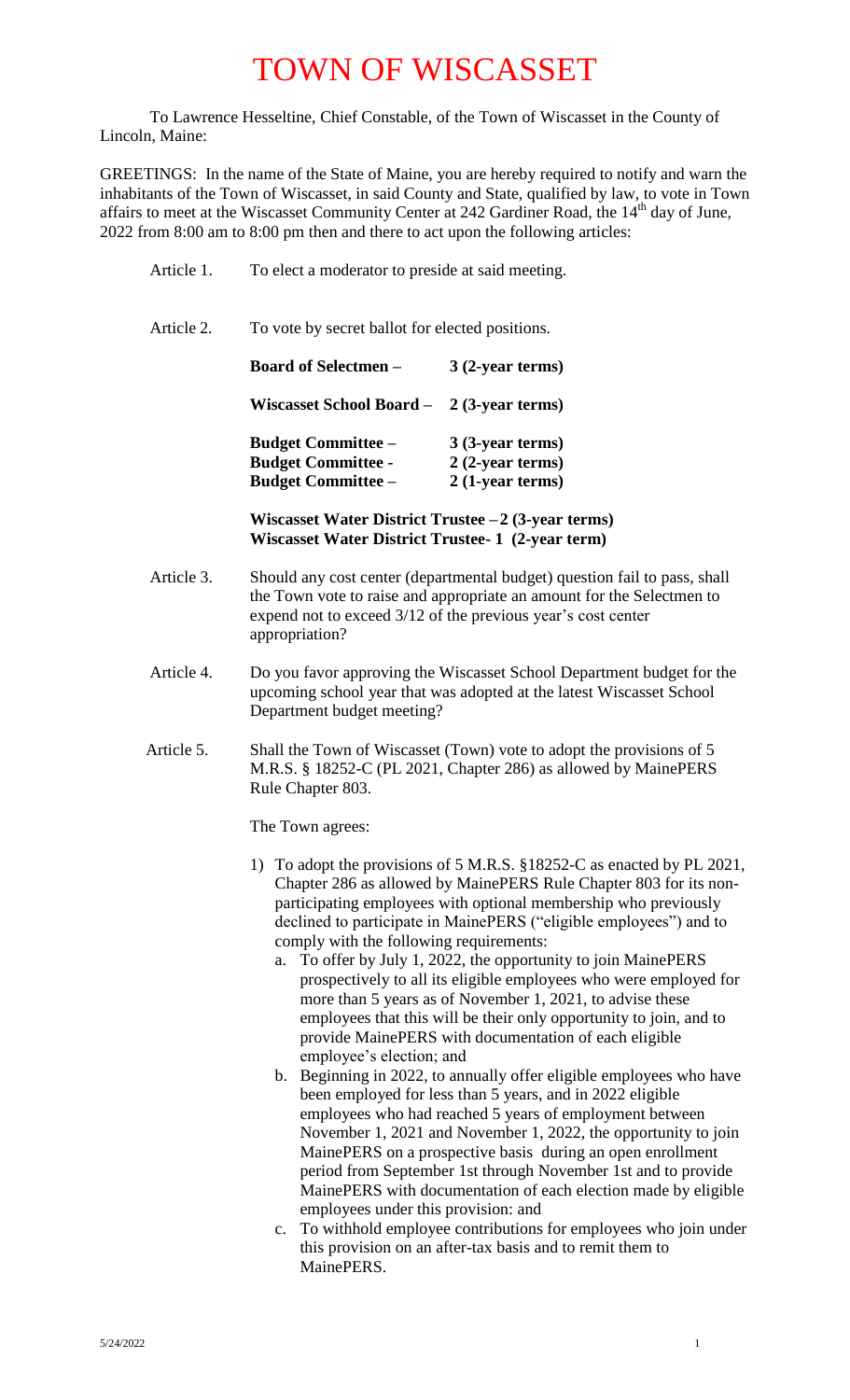- 2) To authorize the Town Manager, to sign the Amended Agreement between the Town of Wiscasset and the Maine Public Employees Retirement System.
- Article 6**.** Shall the Town vote to appropriate the following **Estimated Revenues** to reduce the tax commitment?

| Recreation                        | \$<br>465,000 |
|-----------------------------------|---------------|
| Excise                            | 660,000       |
| <b>State Revenues</b>             | 719,487       |
| Miscellaneous                     | 276,550       |
| <b>Emergency Medical Services</b> | 365,940       |
| <b>Transfer Station</b>           | 299,063       |
| <b>Charges for Services</b>       | \$<br>65,400  |
| Airport                           | \$<br>85,970  |
| Senior Center                     | \$<br>5,500   |
| Waterfront                        | 21,575        |
| <b>Total</b>                      | \$2,964,485   |

#### Article 7. Shall the Town vote to raise and appropriate \$198,940 for **Town Office Administration/Operations?**

| Board of Selectmen recommendation:      | 5-Favor 0-Opposed 0-Abstain |
|-----------------------------------------|-----------------------------|
| <b>Budget Committee recommendation:</b> | 7-Favor 0-Opposed 0-Abstain |

#### Article 8**.** Shall the Town vote to raise and appropriate \$90,521 for the **Airport?**

*The Airport anticipates \$85,970 in revenue which partially offsets the above appropriation.*

| Board of Selectmen recommendation:      | 5-Favor 0-Opposed 0-Abstain |
|-----------------------------------------|-----------------------------|
| <b>Budget Committee recommendation:</b> | 7-Favor 0-Opposed 0-Abstain |

### Article 9.Shall the Town vote to raise and appropriate \$17,050 for **Animal Control?**

| Board of Selectmen recommendation:      | 5-Favor 0-Opposed 0-Abstain |
|-----------------------------------------|-----------------------------|
| <b>Budget Committee recommendation:</b> | 7-Favor 0-Opposed 0-Abstain |

#### Article 10. Shall the Town vote to raise and appropriate \$7,244 for the **Office of Assessment?**

| Board of Selectmen recommendation:      | 5-Favor 0-Opposed 0-Abstain |
|-----------------------------------------|-----------------------------|
| <b>Budget Committee recommendation:</b> | 7-Favor 0-Opposed 0-Abstain |

Article 11. Shall the Town vote to raise and appropriate \$4,209 for **Municipal Boards and Committees**?

| Board of Selectmen recommendation:      | 5-Favor 0-Opposed 0-Abstain |
|-----------------------------------------|-----------------------------|
| <b>Budget Committee recommendation:</b> | 7-Favor 0-Opposed 0-Abstain |

Article 12. Shall the Town vote to raise and appropriate \$22,975 for **Celebrations**?

| Board of Selectmen recommendation: | 5-Favor 0-Opposed 0-Abstain |
|------------------------------------|-----------------------------|
| Budget Committee recommendation:   | 7-Favor 0-Opposed 0-Abstain |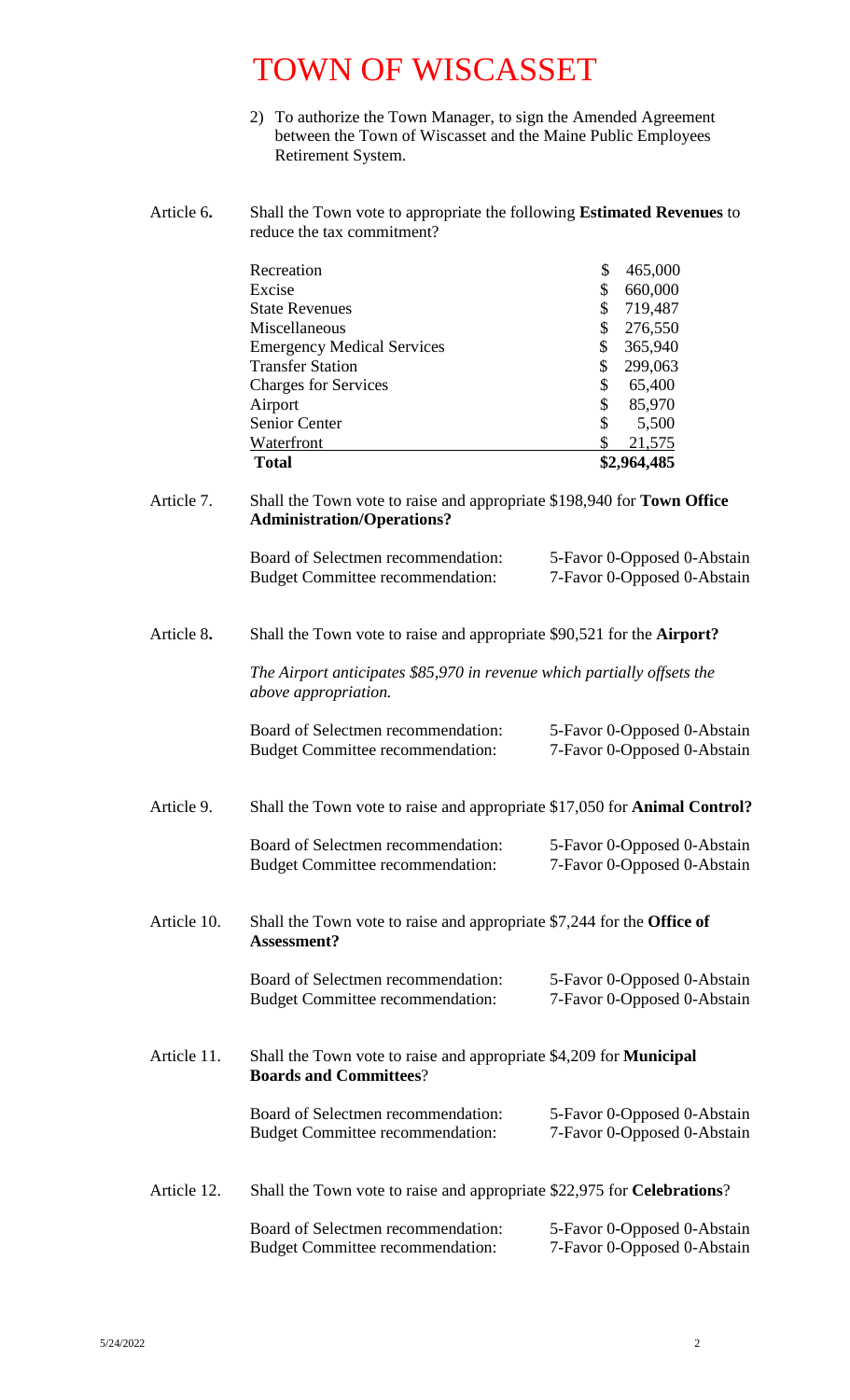| Article13.  | Shall the Town vote to appropriate an amount, not to exceed \$178,185 from the<br>Perpetual Care Trust Fund for the care of Cemeteries? |                                                            |  |
|-------------|-----------------------------------------------------------------------------------------------------------------------------------------|------------------------------------------------------------|--|
|             | Board of Selectmen recommendation:<br><b>Budget Committee recommendation:</b>                                                           | 5-Favor 0-Opposed 0-Abstain<br>7-Favor 0-Opposed 0-Abstain |  |
| Article 14. | Shall the Town vote to raise and appropriate \$98,739 for the Town<br><b>Clerk/Excise Tax Collector/Registrar?</b>                      |                                                            |  |
|             | Board of Selectmen recommendation:<br><b>Budget Committee recommendation:</b>                                                           | 5-Favor 0-Opposed 0-Abstain<br>7-Favor 0-Opposed 0-Abstain |  |
| Article 15. | Shall the Town vote to raise and appropriate \$38,294 for Code<br><b>Enforcement?</b>                                                   |                                                            |  |
|             | Board of Selectmen recommendation:<br><b>Budget Committee recommendation:</b>                                                           | 5-Favor 0-Opposed 0-Abstain<br>7-Favor 0-Opposed 0-Abstain |  |
|             | The Code Enforcement Department anticipates \$25,300 in revenue which<br>partially offsets the above appropriation.                     |                                                            |  |
| Article 16. | Shall the Town vote to raise and appropriate \$50,000 for <b>Contingency?</b>                                                           |                                                            |  |
|             | Board of Selectmen recommendation: 5-Favor 0-Opposed Abstain<br>Budget Committee recommendation: 7-Favor 0-Opposed 0-Abstain            |                                                            |  |
| Article 17. | Shall the Town vote to raise and appropriate \$248,250 for <b>Contractual</b><br><b>Services?</b>                                       |                                                            |  |
|             | Board of Selectmen recommendation:<br><b>Budget Committee recommendation:</b>                                                           | 5-Favor 0-Opposed 0-Abstain<br>7-Favor 0-Opposed 0Abstain  |  |
| Article 18. | Shall the Town vote to raise and appropriate \$21,839 for <b>Office of</b><br><b>Elections?</b>                                         |                                                            |  |
|             | Board of Selectmen recommendation:<br><b>Budget Committee recommendation:</b>                                                           | 5-Favor 0-Opposed 0-Abstain<br>7-Favor 0-Opposed 0-Abstain |  |
| Article 19. | Shall the Town vote to raise and appropriate \$759,553 for the <b>Emergency</b><br><b>Medical Services?</b>                             |                                                            |  |
|             | The EMS Department anticipates \$365,940 in revenue which partially<br>offsets the above appropriation.                                 |                                                            |  |
|             | Board of Selectmen recommendation:<br><b>Budget Committee recommendation:</b>                                                           | 5-Favor 0-Opposed 0-Abstain<br>7-Favor 0-Opposed 0-Abstain |  |
| Article 20. | Shall the Town vote to raise and appropriate \$275,932 for Office of<br><b>Finance/Tax Collector?</b>                                   |                                                            |  |
|             | Board of Selectmen recommendation:<br><b>Budget Committee recommendation:</b>                                                           | 5-Favor 0-Opposed 0-Abstain<br>7-Favor 0-Opposed 0-Abstain |  |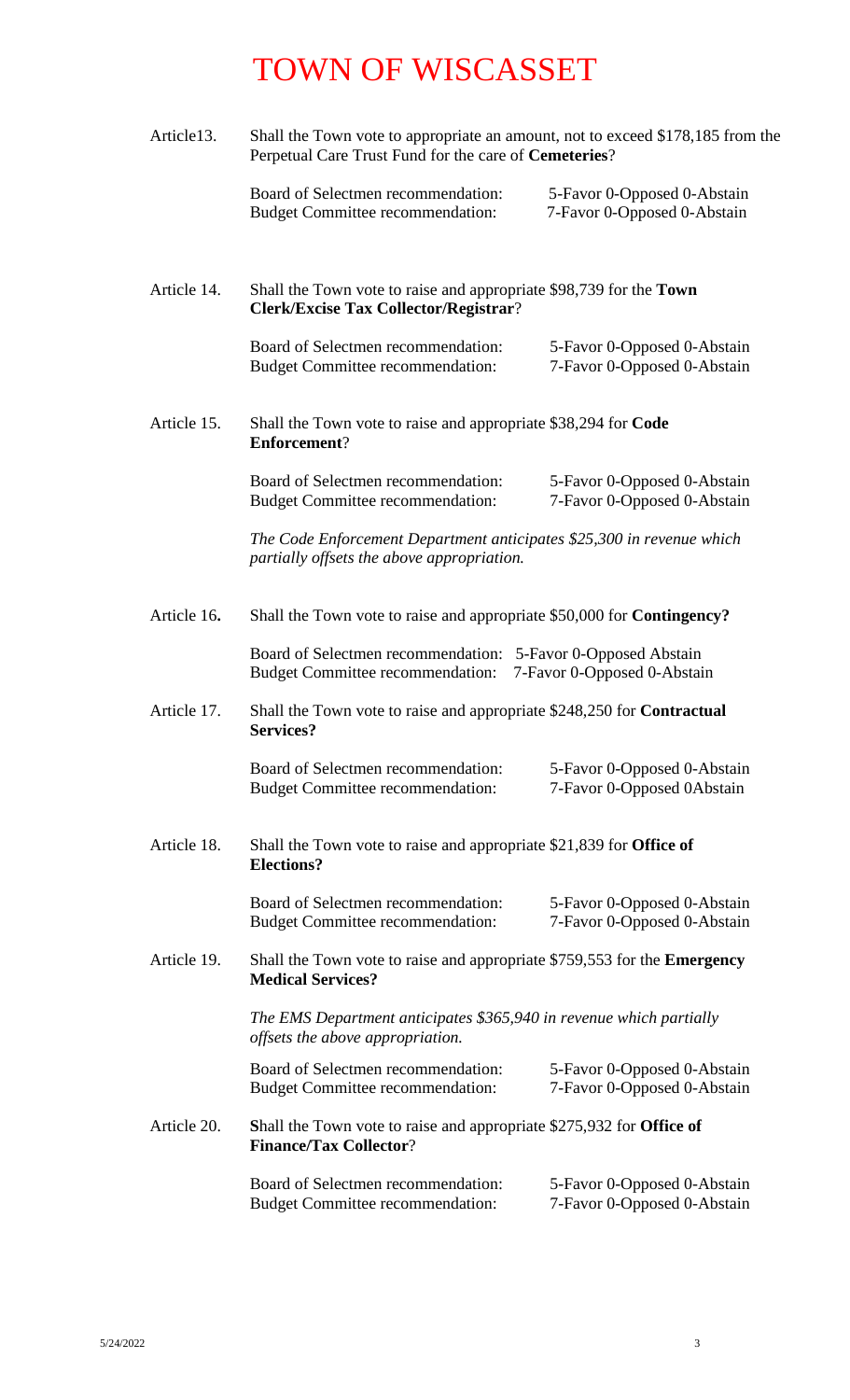| Article 21. | Shall the Town vote to raise and appropriate \$155,708 for the Fire Department?                                                                                                     |                                                               |  |
|-------------|-------------------------------------------------------------------------------------------------------------------------------------------------------------------------------------|---------------------------------------------------------------|--|
|             | Board of Selectmen recommendation:<br><b>Budget Committee recommendation:</b>                                                                                                       | 5-Favor 0-Opposed 0-Abstain<br>7-Favor 0-Opposed 0-Abstain    |  |
| Article 22. | Shall the Town vote to raise and appropriate \$25,171 for General<br>Assistance?                                                                                                    |                                                               |  |
|             | Board of Selectmen recommendation:<br><b>Budget Committee recommendation:</b>                                                                                                       | 5-Favor 0-Opposed 0-Abstain<br>7-Favor 0-Opposed 0Abstain     |  |
| Article 23. | Shall the Town vote to raise and appropriate \$84,240 for Municipal<br><b>Building Maintenance/Operations?</b>                                                                      |                                                               |  |
|             | Board of Selectmen recommendation:<br><b>Budget Committee recommendation:</b>                                                                                                       | 5-Favor 0-Opposed 0-Abstain<br>7-Favor 0-Opposed 0-Abstain    |  |
| Article 24. | Shall the Town vote to raise and appropriate \$129,009 for <b>Municipal</b><br><b>Insurances?</b>                                                                                   |                                                               |  |
|             | Municipal Property/Casualty                                                                                                                                                         | \$41,972                                                      |  |
|             | <b>Unemployment Insurance</b>                                                                                                                                                       | \$14,653                                                      |  |
|             | Workers' Compensation Insurance                                                                                                                                                     | \$72,384                                                      |  |
|             | Total                                                                                                                                                                               | \$129,009                                                     |  |
|             | Board of Selectmen recommendation:<br><b>Budget Committee recommendation:</b>                                                                                                       | 5-Favor 0-Opposed 0-Abstain<br>7-Favor 0-Opposed 0-Abstain    |  |
| Article 25. | Shall the Town vote to appropriate \$44,496 for the payment of retiree<br>health insurance premiums, the funds to come from the Retiree Health<br><b>Insurance Reserve Account?</b> |                                                               |  |
|             | Board of Selectmen recommendation:<br><b>Budget Committee recommendation:</b>                                                                                                       | 5-Favor 0-Opposed 0-Abstain<br>7-Favor 0-Opposed 0-Abstain    |  |
| Article 26. | Shall the Town vote to raise and appropriate \$977,546 for the Parks $\&$<br><b>Recreation Department?</b>                                                                          |                                                               |  |
|             | The Parks and Recreation Department anticipates \$465,000 in revenue<br>which partially offsets the above appropriation.                                                            |                                                               |  |
|             | Board of Selectmen recommendation:<br><b>Budget Committee recommendation:</b>                                                                                                       | 4-Favor 1-Opposed 0-Abstain<br>6-Favor 1-Opposed 0-Abstain    |  |
| Article 27. | Shall the Town vote to raise and appropriate \$50,000 for <b>Planning</b><br><b>Services?</b>                                                                                       |                                                               |  |
|             | Board of Selectmen recommendation:<br><b>Budget Committee recommendation:</b>                                                                                                       | 5- Favor 0-Opposed 0-Abstain<br>7 - Favor 0-Opposed 0-Abstain |  |
| Article 28. | Shall the Town vote to raise and appropriate \$674,035 for the <b>Police</b><br>Department?                                                                                         |                                                               |  |
|             | Board of Selectmen recommendation:<br><b>Budget Committee recommendation:</b>                                                                                                       | 5- Favor 0-Opposed 0-Abstain<br>7-Favor 0-Opposed 0-Abstain   |  |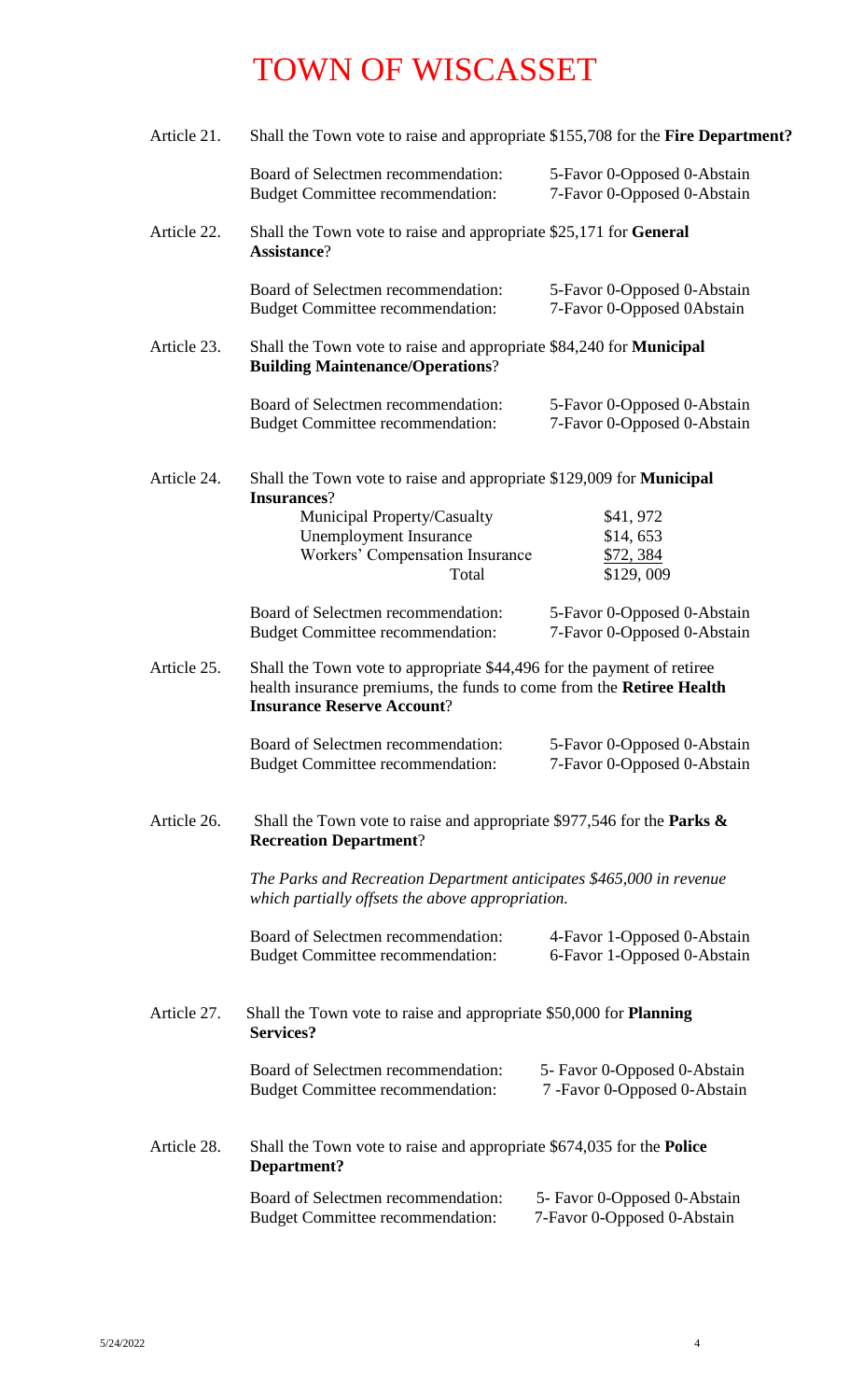| Article 29.<br>Shall the Town vote to raise and appropriate \$86,253 for the <b>Police</b><br><b>Department School Resource Officer, (SRO)?</b> |                                                                                                                                 |                                                            |  |
|-------------------------------------------------------------------------------------------------------------------------------------------------|---------------------------------------------------------------------------------------------------------------------------------|------------------------------------------------------------|--|
|                                                                                                                                                 | Board of Selectmen recommendation:<br><b>Budget Committee recommendation:</b>                                                   | 4-Favor 1-Opposed 0-Abstain<br>5-Favor 2-Opposed 0-Abstain |  |
|                                                                                                                                                 | The School Resource Officer appropriation will be partially offset by a<br>\$60,000 grant from the Wiscasset School Department. |                                                            |  |
| Article 30.                                                                                                                                     | Shall the Town vote to raise and appropriate \$365,093 for <b>Public Utilities?</b>                                             |                                                            |  |
|                                                                                                                                                 | <b>Street Lights</b><br><b>Christmas Tree Lighting Meter</b><br>Fire Protection (Hydrants paid to Water District)<br>Total      | \$58,149<br>200<br>\$<br>\$306,744<br>\$365,093            |  |
|                                                                                                                                                 | Board of Selectmen recommendation:<br><b>Budget Committee recommendation:</b>                                                   | 5-Favor 0-Opposed 0-Abstain<br>7-Favor 0-Opposed 0-Abstain |  |
| Article 31.                                                                                                                                     | Shall the Town vote to raise and appropriate \$673,870 for the <b>Public</b><br><b>Works Department?</b>                        |                                                            |  |
|                                                                                                                                                 | Board of Selectmen recommendation:<br><b>Budget Committee recommendation:</b>                                                   | 5-Favor 0-Opposed 0-Abstain<br>7-Favor 0-Opposed 0-Abstain |  |
| Article 32.                                                                                                                                     | Shall the Town vote to raise and appropriate \$27,829 for <b>Office of</b><br>Selectmen?                                        |                                                            |  |
|                                                                                                                                                 | Board of Selectmen recommendation:<br><b>Budget Committee recommendation:</b>                                                   | 4-Favor 1-Opposed 0-Abstain<br>7-Favor 0-Opposed 0-Abstain |  |
| Article 33.                                                                                                                                     | Shall the Town vote to raise and appropriate \$13,183 for the Senior<br>Center?                                                 |                                                            |  |
|                                                                                                                                                 | The Senior Center anticipates \$5,500 in revenue which partially offsets<br>the above appropriation.                            |                                                            |  |
|                                                                                                                                                 | Board of Selectmen recommendation:<br><b>Budget Committee recommendation:</b>                                                   | 5-Favor 0-Opposed 0-Abstain<br>7-Favor 0-Opposed 0-Abstain |  |
| Article 34.                                                                                                                                     | Shall the Town vote to raise and appropriate \$4,186 for <b>Shellfish Conservation?</b>                                         |                                                            |  |
|                                                                                                                                                 | Board of Selectmen recommendation:<br><b>Budget Committee recommendation:</b>                                                   | 5-Favor 0-Opposed 0-Abstain<br>7-Favor 0-Opposed 0-Abstain |  |
|                                                                                                                                                 | The Shellfish Conservation anticipates \$2,650 in revenue which partially<br>offsets the above appropriation.                   |                                                            |  |
| Article 35.                                                                                                                                     | Shall the Town vote to raise and appropriate \$724,084 for the <b>Transfer</b><br><b>Station?</b>                               |                                                            |  |
|                                                                                                                                                 | The Transfer Station anticipates \$299,063 in revenue which partially<br>offsets the above appropriation.                       |                                                            |  |
|                                                                                                                                                 | Board of Selectmen recommendation:<br><b>Budget Committee recommendation:</b>                                                   | 5-Favor 0-Opposed 0-Abstain<br>7-Favor 0-Opposed 0-Abstain |  |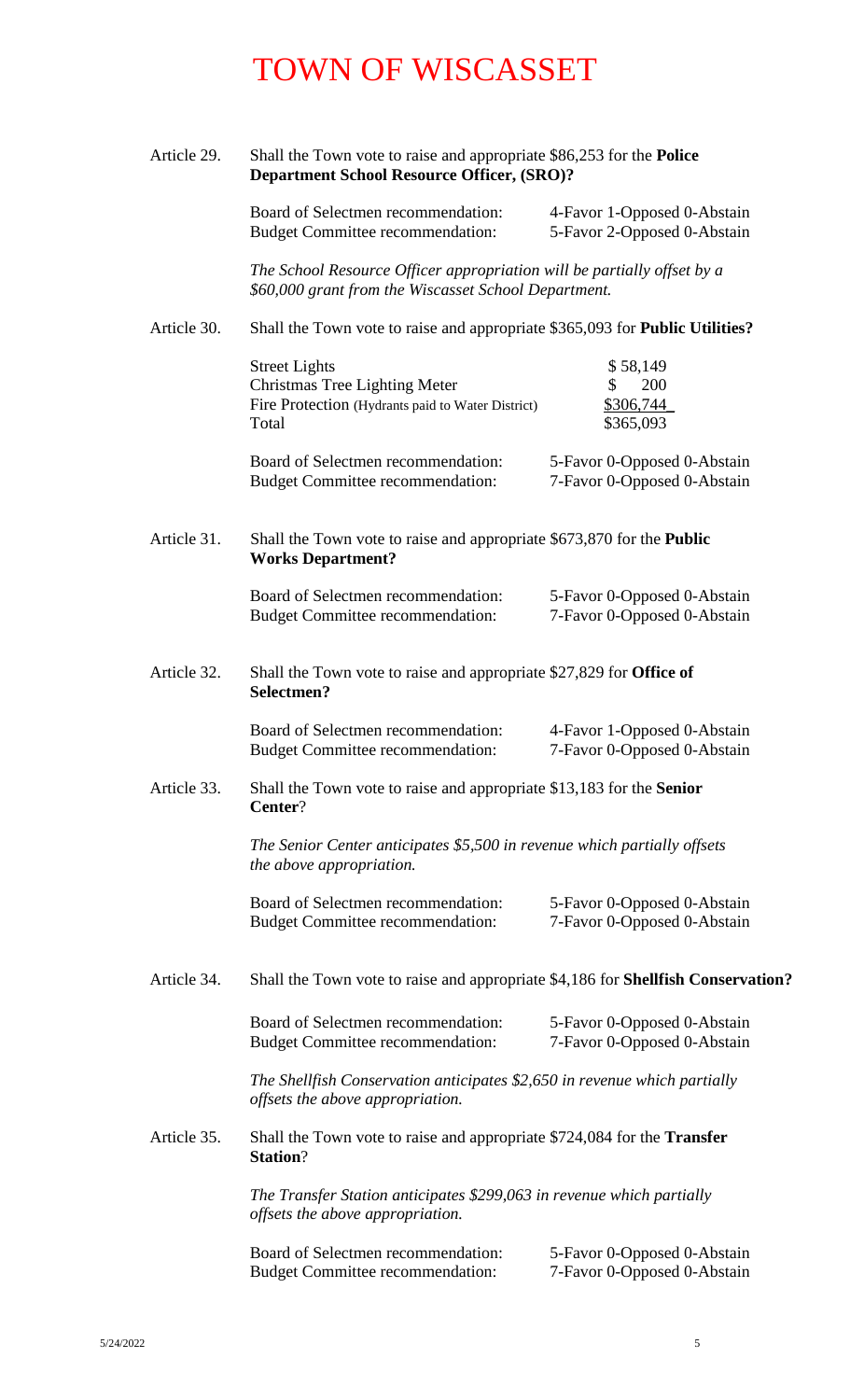Article 36. Shall the Town vote to appropriate the sum of \$846,942 (the entire amount to come from departmental revenues and surplus) for the total **Enterprise**  Fund-Wastewater Treatment Plant operational budget?

> Board of Selectmen recommendation: 5-Favor 0-Opposed 0-Abstain<br>Budget Committee recommendation: 7-Favor 0-Opposed 0-Abstain Budget Committee recommendation:

Article 37. Shall the Town vote to raise and appropriate \$64,564 for **Waterfront & Harbors**?

> *Waterfront and Harbors anticipates \$21,575 in revenue which partially offsets the above appropriation.*

| Board of Selectmen recommendation:      | 5-Favor 0-Opposed 0-Abstain |
|-----------------------------------------|-----------------------------|
| <b>Budget Committee recommendation:</b> | 6-Favor 1-Opposed 0-Abstain |

#### **COMMUNITY ORGANIZATIONS**

| Article 38.<br>Shall the Town vote to raise and appropriate \$63,000 for the Wiscasset<br><b>Public Library?</b> |                                                                                                                                                                  |                                                            |  |
|------------------------------------------------------------------------------------------------------------------|------------------------------------------------------------------------------------------------------------------------------------------------------------------|------------------------------------------------------------|--|
|                                                                                                                  | Board of Selectmen recommendation:<br><b>Budget Committee recommendation:</b>                                                                                    | 4-Favor 0-Opposed 1-Abstain<br>7-Favor 0-Opposed 0-Abstain |  |
| Article 39.                                                                                                      | Shall the Town vote to raise and appropriate \$1,500 for <b>Healthy Kids?</b>                                                                                    |                                                            |  |
|                                                                                                                  | Board of Selectmen recommendation:<br><b>Budget Committee recommendation:</b>                                                                                    | 5-Favor 0-Opposed 0-Abstain<br>7-Favor 0-Opposed 0-Abstain |  |
| Article 40.                                                                                                      | Shall the Town vote to raise and appropriate \$1,515 for New Hope for<br>Women?                                                                                  |                                                            |  |
|                                                                                                                  | Board of Selectmen recommendation:<br><b>Budget Committee recommendation:</b>                                                                                    | 5-Favor 0-Opposed 0-Abstain<br>7-Favor 0-Opposed 0-Abstain |  |
| Article 41.                                                                                                      | Shall the Town vote to raise and appropriate $$2,000$ to support the <b>Help</b><br>Yourself Food Pantry and the Church of the Nazarene Outreach Food<br>Pantry? |                                                            |  |
|                                                                                                                  | Board of Selectmen recommendation:<br><b>Budget Committee recommendation:</b>                                                                                    | 5-Favor 0-Opposed 0-Abstain<br>7-Favor 0-Opposed 0-Abstain |  |
| Article 42.                                                                                                      | Shall the Town vote to raise and appropriate \$600 to support the<br><b>American Legion Flag Project?</b>                                                        |                                                            |  |
|                                                                                                                  | Board of Selectmen recommendation:<br><b>Budget Committee recommendation:</b>                                                                                    | 5-Favor 0-Opposed 0-Abstain<br>7-Favor 0-Opposed 0-Abstain |  |
| Article 43.                                                                                                      | Shall the Town vote to raise and appropriate \$933 to support LifeFlight of<br>Maine?                                                                            |                                                            |  |
|                                                                                                                  | Board of Selectmen recommendation:<br><b>Budget Committee recommendation:</b>                                                                                    | 5-Favor 0-Opposed 0-Abstain<br>7-Favor 0-Opposed 0-Abstain |  |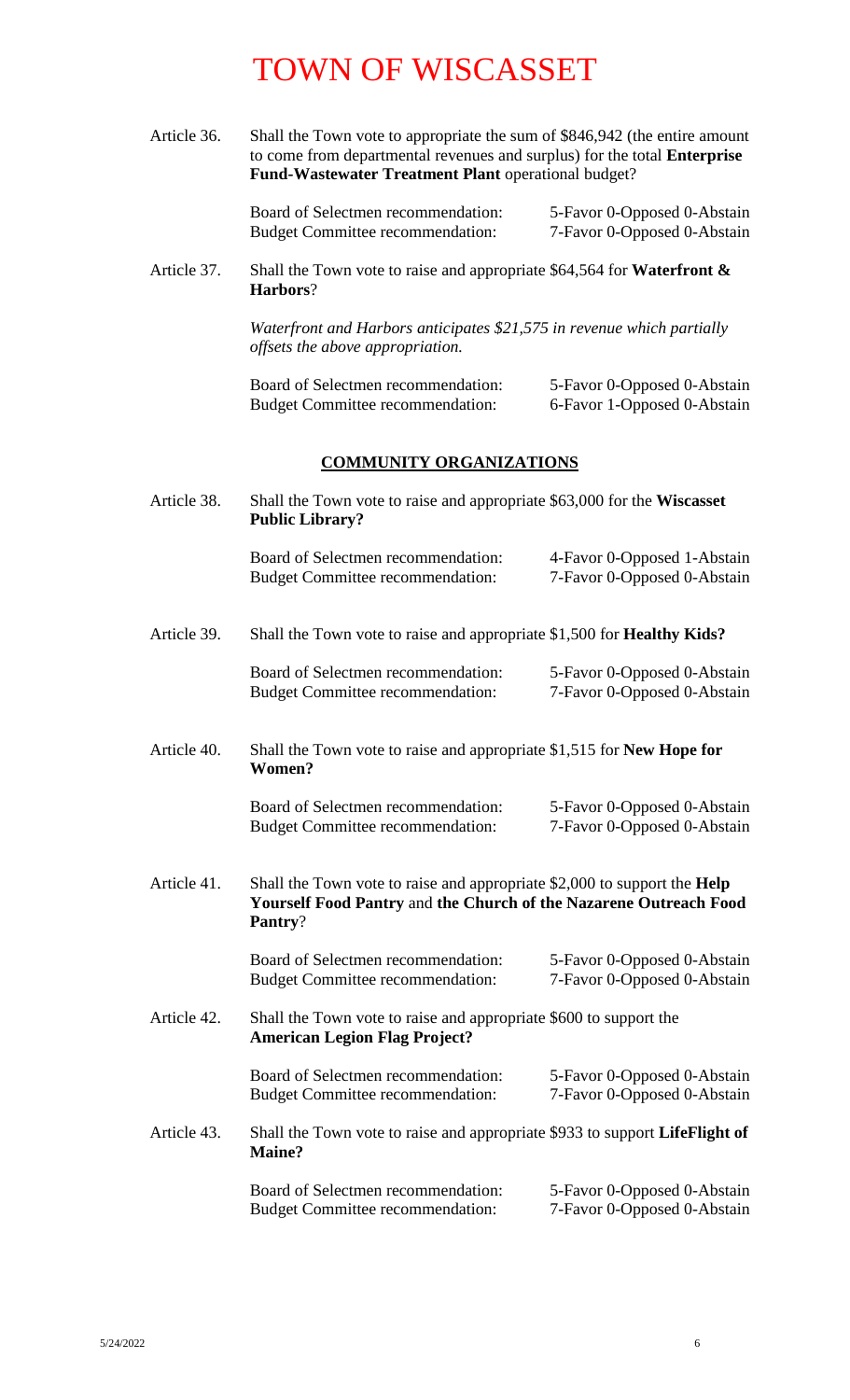| Article 44. | Shall the Town vote to raise and appropriate \$239 to support the <b>Waldo</b><br><b>Community Action Partners?</b>                                                      |                                                            |
|-------------|--------------------------------------------------------------------------------------------------------------------------------------------------------------------------|------------------------------------------------------------|
|             | Board of Selectmen recommendation:<br><b>Budget Committee recommendation:</b>                                                                                            | 5-Favor 0-Opposed 0-Abstain<br>7-Favor 0-Opposed 0-Abstain |
| Article 45. | Shall the Town vote to raise and appropriate \$1,950 to support Spectrum<br><b>Generations?</b>                                                                          |                                                            |
|             | Board of Selectmen recommendation:<br><b>Budget Committee recommendation:</b>                                                                                            | 5-Favor 0-Opposed 0-Abstain<br>7-Favor 0-Opposed 0-Abstain |
|             | <b>CAPITAL IMPROVEMENT QUESTIONS</b>                                                                                                                                     |                                                            |
| Article 46. | Shall the Town vote to appropriate an amount not to exceed \$125,000<br>from the Capital Reserve Account for the purchase of a <b>Public Works</b><br><b>Plow Truck?</b> |                                                            |
|             | Board of Selectmen recommendation:<br><b>Budget Committee recommendation:</b>                                                                                            | 5-Favor 0-Opposed 0-Abstain<br>7-Favor 0-Opposed 0-Abstain |

Article 47. Shall the Town vote to appropriate an amount not to exceed \$235,000 from the Capital Reserve Account for the purchase of a **New Ambulance**?

| Board of Selectmen recommendation:      | 5-Favor 0-Opposed 0-Abstain   |
|-----------------------------------------|-------------------------------|
| <b>Budget Committee recommendation:</b> | 7 - Favor - Opposed 0-Abstain |

Article 48. Shall the Town vote to appropriate an amount not to exceed \$174,500 from the Capital Reserve Account for the **Harbor Expansion Project**

| Board of Selectmen recommendation:      | 4-Favor 1-Opposed 0-Abstain |
|-----------------------------------------|-----------------------------|
| <b>Budget Committee recommendation:</b> | 0-Favor 7-Opposed 0-Abstain |

 Article 49. Shall the Town vote to appropriate an amount not to exceed \$40,000 from the Capital Reserve Account for the purchase of a **Public Works Maintenance Truck?**

> Board of Selectmen recommendation: 5-Favor 0-Opposed 0-Abstain Budget Committee recommendation: 7-Favor 0-Opposed 0-Abstain

Article 50. Shall the Town (1) approve the acquisition of a **fire department tanker truck** ("Project"); (2) appropriate up to **\$400,000** for the Project; (3) fund such appropriation by authorizing and delegating authority to the Treasurer and Chairman of the Board of Selectmen to issue general obligation securities of the Town of Wiscasset, Maine ("Town") (including temporary notes in anticipation of the sale thereof) in an aggregate principal amount not to exceed \$400,000 plus any additional premium, and delegating to the Treasurer and the Chairman of the Board of Selectmen the authority to fix the date(s), maturity(ies), interest rate(s), call(s) for redemption, refunding of said securities, place(s) of payment, form, and other details of said securities, including execution of loan and other necessary agreements and execution and delivery said securities on behalf of the Town, and to provide for the sale thereof?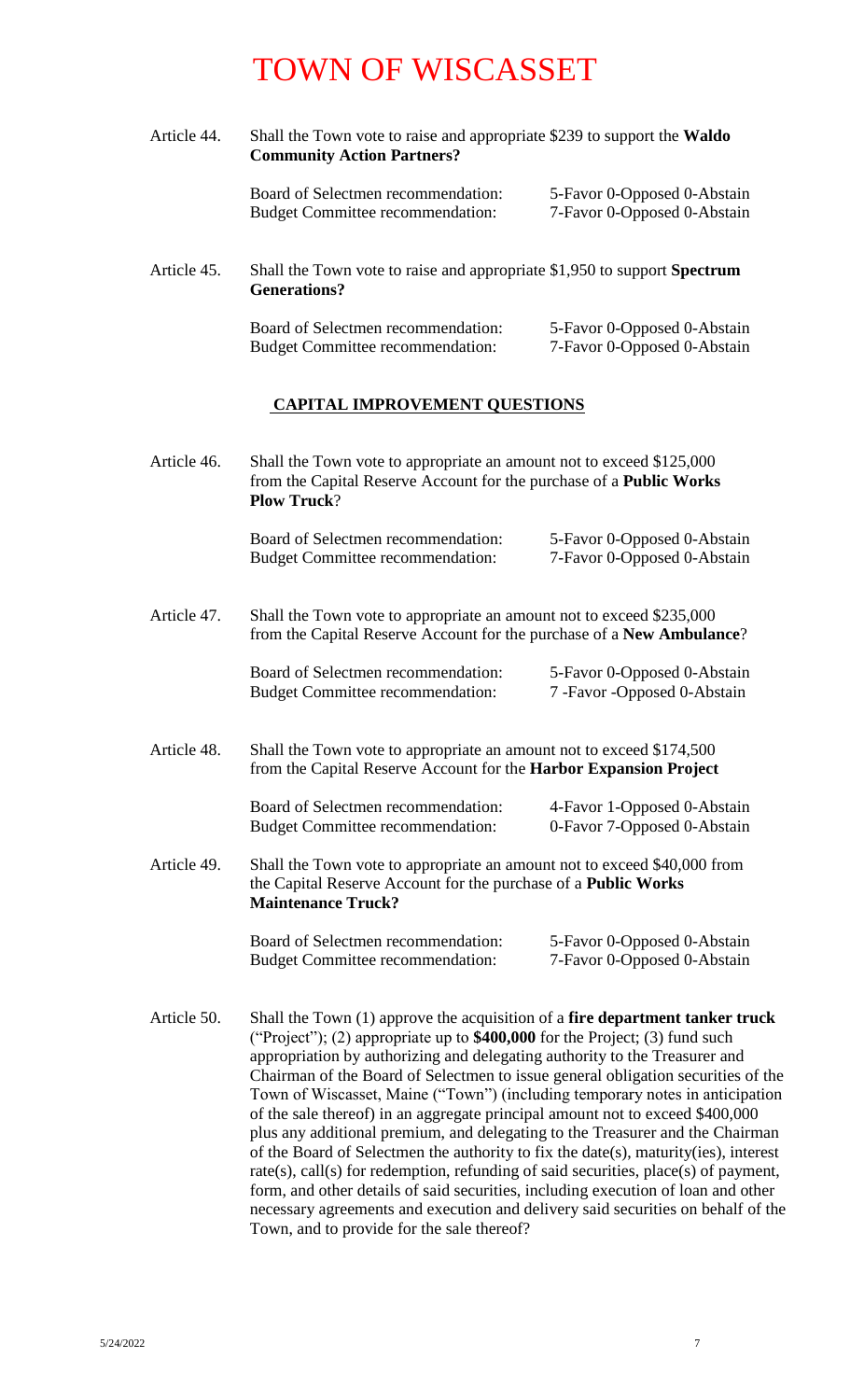### **FINANCIAL STATEMENT**

| 1.                                                                    |                                                                               |                             |  |
|-----------------------------------------------------------------------|-------------------------------------------------------------------------------|-----------------------------|--|
|                                                                       | <b>Total Indebtedness</b>                                                     |                             |  |
| a.                                                                    | Bonds outstanding and unpaid:                                                 | \$1,929,775.25              |  |
| $\mathbf b$ .                                                         | Bonds authorized and unissued:                                                | \$<br>0.00                  |  |
| $\mathbf{C}$ .                                                        | Bonds to be issued if this Article is approved \$400,000.00                   |                             |  |
| 2.                                                                    | Costs                                                                         |                             |  |
|                                                                       | At an estimated interest rate of $\frac{3.87}{6}$ for a 10 year maturity, the |                             |  |
|                                                                       | estimated costs of this bond issue will be:                                   |                             |  |
|                                                                       | Principal:                                                                    | \$400,000.00                |  |
|                                                                       | Interest                                                                      | \$91,486.67                 |  |
|                                                                       | <b>Total Debt Service:</b>                                                    | \$491,486.67                |  |
| 3.                                                                    | Validity                                                                      |                             |  |
|                                                                       | The validity of the bonds and of the voters' ratification of the              |                             |  |
|                                                                       | bonds may not be affected by any errors in the above estimates. If            |                             |  |
| the actual amount of the total debt service for the bond issue varies |                                                                               |                             |  |
|                                                                       | from the estimate, the ratification by the electors is nevertheless           |                             |  |
|                                                                       | conclusive and the validity of the bond issue is not affected by              |                             |  |
|                                                                       | reason of the variance.                                                       |                             |  |
|                                                                       |                                                                               |                             |  |
|                                                                       |                                                                               | /s/ Dennis L. Simmons       |  |
|                                                                       |                                                                               | <b>Town Treasurer</b>       |  |
|                                                                       |                                                                               |                             |  |
|                                                                       | Board of Selectmen recommendation:                                            | 5-Favor 0-Opposed 0-Abstain |  |
|                                                                       | <b>Budget Committee recommendation:</b>                                       | 7-Favor 0-Opposed 0-Abstain |  |
|                                                                       |                                                                               |                             |  |

Article 51. Shall the Town (1) approve a **capital roofing project for the Community Center** ("Project"); (2) appropriate up to **\$80,000** for the Project; (3) fund such appropriation by authorizing and delegating authority to the Treasurer and Chairman of the Board of Selectmen to issue general obligation securities of the Town of Wiscasset, Maine ("Town") (including temporary notes in anticipation of the sale thereof) in an aggregate principal amount not to exceed \$80,000 plus any additional premium, and delegating to the Treasurer and the Chairman of the Board of Selectmen the authority to fix the date(s), maturity(ies), interest rate(s), call(s) for redemption, refunding of said securities, place(s) of payment, form, and other details of said securities, including execution of loan and other necessary agreements and execution and delivery said securities on behalf of the Town, and to provide for the sale thereof?

### **FINANCIAL STATEMENT**

| 1.            | <b>Total Indebtedness</b>                                                                             |                                            |
|---------------|-------------------------------------------------------------------------------------------------------|--------------------------------------------|
| a.            | Bonds outstanding and unpaid:                                                                         | \$1,929,775.25                             |
| $\mathbf b$ . | Bonds authorized and unissued:                                                                        | \$<br>0.00                                 |
| c.            | Bonds to be issued if this Article is approved \$                                                     | 80,000.00                                  |
| 2.            | Costs                                                                                                 |                                            |
|               | At an estimated interest rate of $\frac{3.87 \text{ %}}{0.025 \text{ %}}$ for a 10 year maturity, the |                                            |
|               | estimated costs of this bond issue will be:                                                           |                                            |
|               | Principal:                                                                                            | \$80,000.00                                |
|               | Interest                                                                                              | \$18,268.38                                |
|               | <b>Total Debt Service:</b>                                                                            | \$98,268.38                                |
| 3.            | Validity                                                                                              |                                            |
|               | The validity of the bonds and of the voters' ratification of the                                      |                                            |
|               | bonds may not be affected by any errors in the above estimates. If                                    |                                            |
|               | the actual amount of the total debt service for the bond issue varies                                 |                                            |
|               | from the estimate, the ratification by the electors is nevertheless                                   |                                            |
|               | conclusive and the validity of the bond issue is not affected by                                      |                                            |
|               | reason of the variance.                                                                               |                                            |
|               |                                                                                                       | /s/ Dennis L. Simmons                      |
|               |                                                                                                       | <b>Town Treasurer</b>                      |
|               |                                                                                                       |                                            |
|               | $\mathbf{D}_{\text{cond}}$ of $\mathbf{C}_{\text{e}}$ decompared and $\mathbf{L}_{\text{c}}$          | $\epsilon$ Force $0$ One seed $0$ Abstrain |

Board of Selectmen recommendation: 5-Favor 0-Opposed 0-Abstain Budget Committee recommendation: 7-Favor 0-Opposed 0-Abstain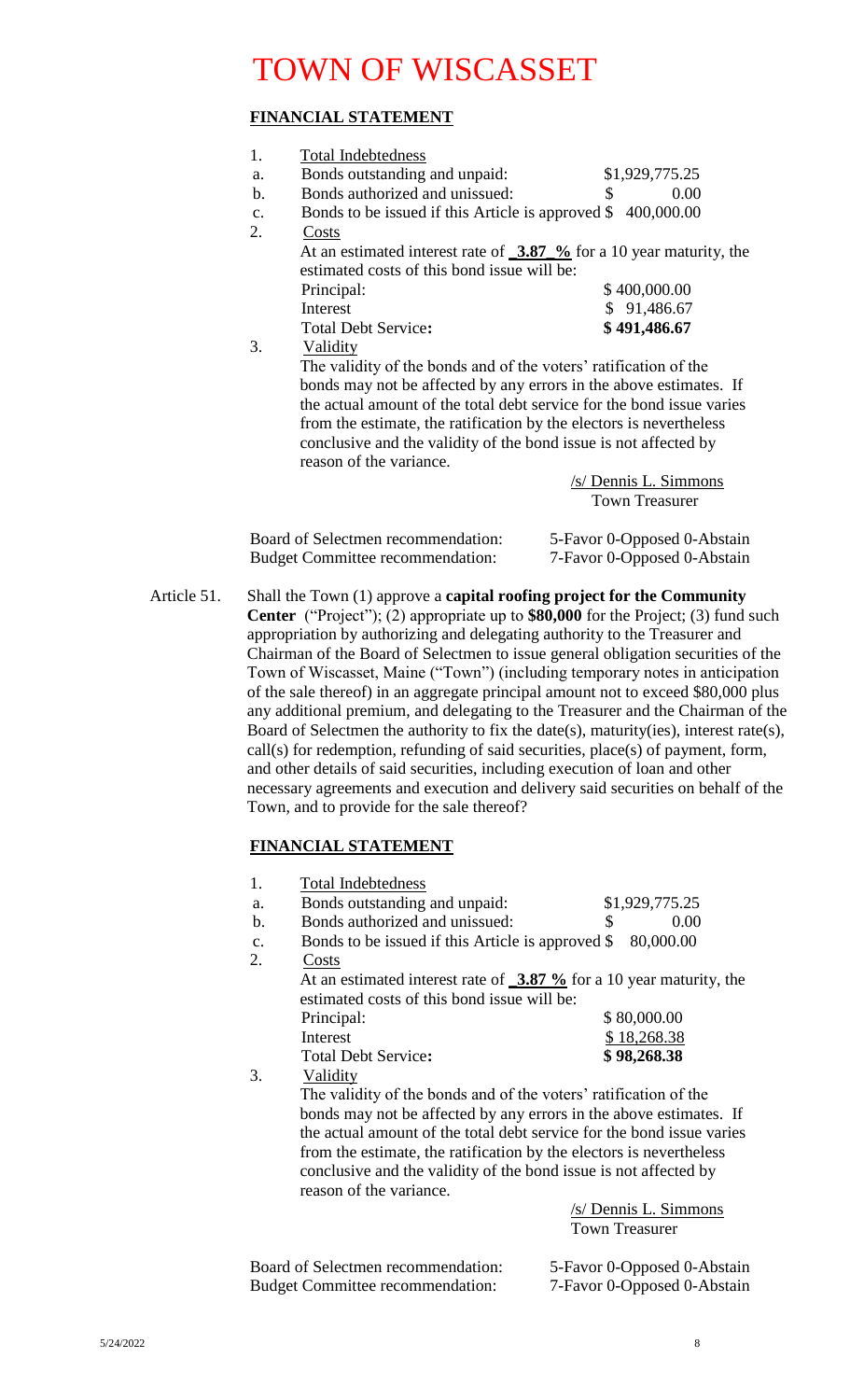Article 52. Shall the Town (1) approve a **capital roofing project for the Sand/Salt Shed** ("Project"); (2) appropriate up to **\$50,000** for the Project; (3) fund such appropriation by authorizing and delegating authority to the Treasurer and Chairman of the Board of Selectmen to issue general obligation securities of the Town of Wiscasset, Maine (the "Town") (including temporary notes in anticipation of the sale thereof) in an aggregate principal amount not to exceed \$50,000 plus any additional premium, and delegating to the Treasurer and the Chairman of the Board of Selectmen the authority to fix the date(s), maturity(ies), interest rate(s), call(s) for redemption, refunding of said securities, place(s) of payment, form, and other details of said securities, including execution of loan and other necessary agreements and execution and delivery said securities on behalf of the Town, and to provide for the sale thereof?

### **FINANCIAL STATEMENT**

|                | <b>Total Indebtedness</b>                                                                            |                |
|----------------|------------------------------------------------------------------------------------------------------|----------------|
| a.             | Bonds outstanding and unpaid:                                                                        | \$1,929,775.25 |
| b.             | Bonds authorized and unissued:                                                                       | 0.00<br>\$     |
| $\mathbf{C}$ . | Bonds to be issued if this Article is approved \$                                                    | 50,000.00      |
| 2.             | Costs                                                                                                |                |
|                | At an estimated interest rate of $\frac{3.87 \text{ %}}{0.25 \text{ %}}$ for a 10 year maturity, the |                |
|                | estimated costs of this bond issue will be:                                                          |                |
|                | Principal:                                                                                           | \$50,000.00    |
|                | Interest                                                                                             | \$14,406.88    |
|                | <b>Total Debt Service:</b>                                                                           | \$64,406.68    |
| 3.             | Validity                                                                                             |                |
|                | The validity of the bonds and of the voters' ratification of the                                     |                |

bonds may not be affected by any errors in the above estimates. If the actual amount of the total debt service for the bond issue varies from the estimate, the ratification by the electors is nevertheless conclusive and the validity of the bond issue is not affected by reason of the variance.

> /s/ Dennis L. Simmons Town Treasurer

| Board of Selectmen recommendation:      | 5-Favor 0-Opposed 0-Abstain |
|-----------------------------------------|-----------------------------|
| <b>Budget Committee recommendation:</b> | 7-Favor 0-Opposed 0-Abstain |

Article 53. Shall the Town (1) approve various **capital improvements for the Municipal Building** including HVAC system upgrades and window replacement ("Project"); (2) appropriate up to **\$313,500** for the Project; (3) fund such appropriation by authorizing and delegating authority to the Treasurer and Chairman of the Board of Selectmen to issue general obligation securities of the Town of Wiscasset, Maine (the "Town") (including temporary notes in anticipation of the sale thereof) in an aggregate principal amount not to exceed \$315,000 plus any additional premium, and delegating to the Treasurer and the Chairman of the Board of Selectmen the authority to fix the date(s), maturity(ies), interest rate(s), call(s) for redemption, refunding of said securities, place(s) of payment, form, and other details of said securities, including execution of loan and other necessary agreements and execution and delivery said securities on behalf of the Town, and to provide for the sale thereof?

### **FINANCIAL STATEMENT**

| <b>Total Indebtedness</b> |  |
|---------------------------|--|
|                           |  |

- a. Bonds outstanding and unpaid: \$1,929,775.25
- b. Bonds authorized and unissued: \$ 0.00
- c. Bonds to be issued if this Article is approved \$ 313,500.00 2. Costs
	- At an estimated interest rate of **3.87%** for a 10 year maturity, the estimated costs of this bond issue will be: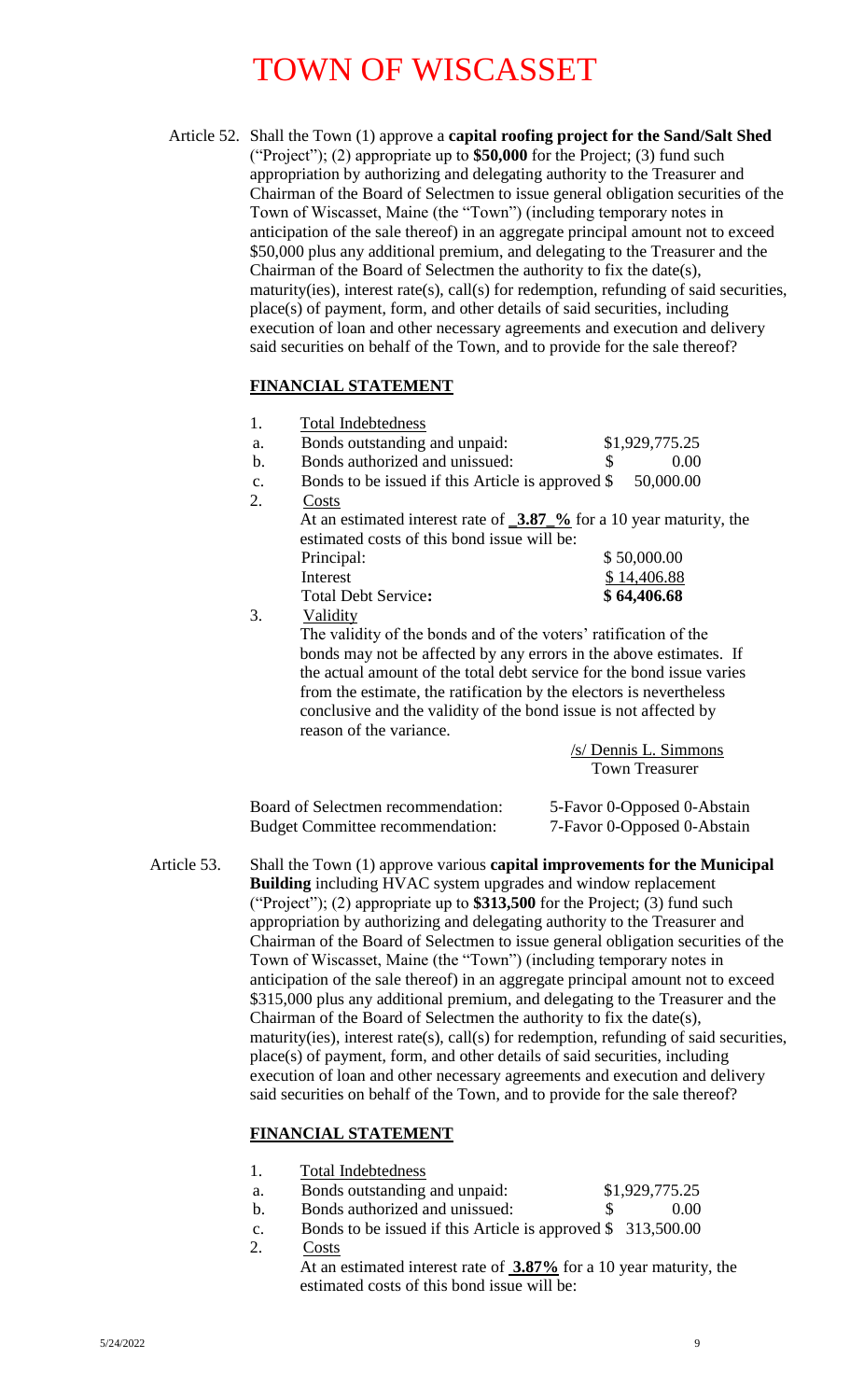Principal: \$ 313,500.00 Interest \$ 71,597.01 Total Debt Service**: \$ 385,097.01**

3. Validity

The validity of the bonds and of the voters' ratification of the bonds may not be affected by any errors in the above estimates. If the actual amount of the total debt service for the bond issue varies from the estimate, the ratification by the electors is nevertheless conclusive and the validity of the bond issue is not affected by reason of the variance.

> /s/ Dennis L. Simmons Town Treasurer

Board of Selectmen recommendation: 5-Favor 0-Opposed 0-Abstain Budget Committee recommendation: 7-Favor 0-Opposed 0-Abstain

Article 54. Shall the Town (1) approve various **municipal paving projects** including all necessary work related thereto ("Project"); (2) appropriate up to **\$200,000** for the Project; (3) fund such appropriation by authorizing and delegating authority to the Treasurer and Chairman of the Board of Selectmen to issue general obligation securities of the Town of Wiscasset, Maine (the "Town") (including temporary notes in anticipation of the sale thereof) in an aggregate principal amount not to exceed \$200,000 plus any additional premium, and delegating to the Treasurer and the Chairman of the Board of Selectmen the authority to fix the date(s), maturity(ies), interest rate(s), call(s) for redemption, refunding of said securities, place(s) of payment, form, and other details of said securities, including execution of loan and other necessary agreements and execution and delivery said securities on behalf of the Town, and to provide for the sale thereof?

### **FINANCIAL STATEMENT**

|             | 1.             | <b>Total Indebtedness</b>                                                                                                                                       |                                                                                                                                                                                                                                                                      |  |
|-------------|----------------|-----------------------------------------------------------------------------------------------------------------------------------------------------------------|----------------------------------------------------------------------------------------------------------------------------------------------------------------------------------------------------------------------------------------------------------------------|--|
|             | a.             | Bonds outstanding and unpaid:                                                                                                                                   | \$1,929,775.25                                                                                                                                                                                                                                                       |  |
|             | $\mathbf b$ .  | Bonds authorized and unissued:                                                                                                                                  | 0.00<br>\$                                                                                                                                                                                                                                                           |  |
|             | c.             | Bonds to be issued if this Article is approved \$200,000.00                                                                                                     |                                                                                                                                                                                                                                                                      |  |
|             | 2.<br>Costs    |                                                                                                                                                                 |                                                                                                                                                                                                                                                                      |  |
|             | Principal:     | estimated costs of this bond issue will be:                                                                                                                     | At an estimated interest rate of $\frac{3.87\%}{2}$ for a 10 year maturity, the<br>\$200,000.00                                                                                                                                                                      |  |
|             | Interest       |                                                                                                                                                                 | \$45,685.43                                                                                                                                                                                                                                                          |  |
|             |                | <b>Total Debt Service:</b>                                                                                                                                      |                                                                                                                                                                                                                                                                      |  |
|             | 3.<br>Validity |                                                                                                                                                                 | \$245,685.43                                                                                                                                                                                                                                                         |  |
|             |                | The validity of the bonds and of the voters' ratification of the<br>conclusive and the validity of the bond issue is not affected by<br>reason of the variance. | bonds may not be affected by any errors in the above estimates. If<br>the actual amount of the total debt service for the bond issue varies<br>from the estimate, the ratification by the electors is nevertheless<br>/s/ Dennis L. Simmons<br><b>Town Treasurer</b> |  |
|             |                | Board of Selectmen recommendation:<br><b>Budget Committee recommendation:</b>                                                                                   | 5-Favor 0-Opposed 0-Abstain<br>7-Favor 0-Opposed 0-Abstain                                                                                                                                                                                                           |  |
| Article 55. |                |                                                                                                                                                                 | Shall the Town (1) approve capital improvements and repairs to the<br>wastewater plant including all necessary work related thereto ("Project");<br>(2) appropriate up to $$209,000$ for the Project; (3) fund such appropriation                                    |  |

by authorizing and delegating authority to the Treasurer and Chairman of the Board of Selectmen to issue general obligation securities of the Town of Wiscasset, Maine (the "Town") (including temporary notes in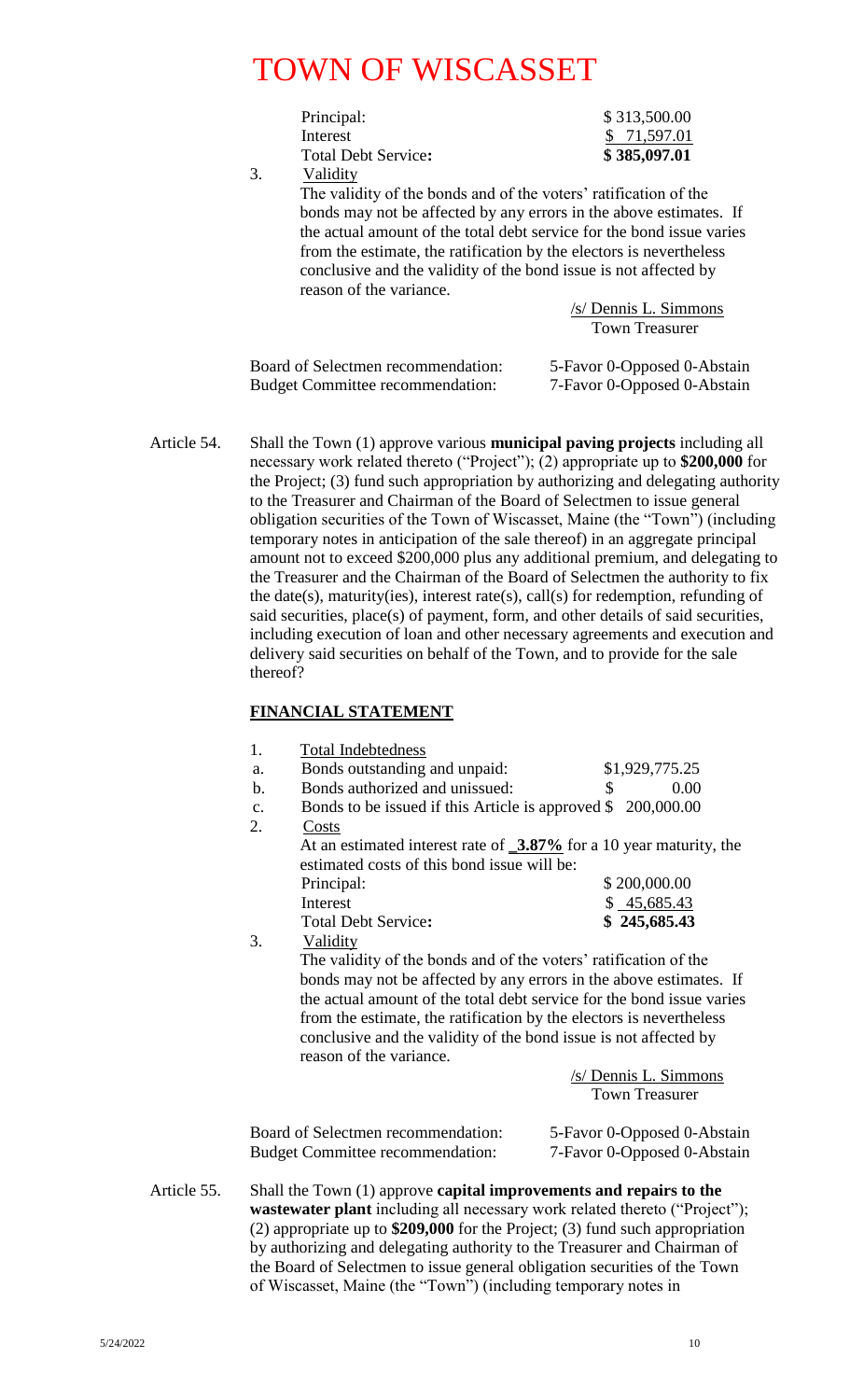anticipation of the sale thereof) in an aggregate principal amount not to exceed \$209,000 plus any additional premium, and delegating to the Treasurer and the Chairman of the Board of Selectmen the authority to fix the date(s), maturity(ies), interest rate(s), call(s) for redemption, refunding of said securities, place(s) of payment, form, and other details of said securities, including execution of loan and other necessary agreements and execution and delivery said securities on behalf of the Town, and to provide for the sale thereof?

#### **FINANCIAL STATEMENT**

| 1.            | <b>Total Indebtedness</b>                                                       |                |
|---------------|---------------------------------------------------------------------------------|----------------|
| a.            | Bonds outstanding and unpaid:                                                   | \$1,929,775.25 |
| $\mathbf b$ . | Bonds authorized and unissued:                                                  | \$<br>0.00     |
| $C_{\bullet}$ | Bonds to be issued if this Article is approved \$209,000.00                     |                |
| 2.            | Costs                                                                           |                |
|               | At an estimated interest rate of $\frac{3.87\%}{2}$ for a 10 year maturity, the |                |
|               | estimated costs of this bond issue will be:                                     |                |
|               | Principal:                                                                      | \$209,000.00   |
|               | Interest                                                                        | \$47.740.99    |
|               | Total Debt Service:                                                             | \$256,740.99   |
| 3.            | Validity                                                                        |                |
|               | The validity of the bonds and of the voters' ratification of the                |                |
|               | bonds may not be affected by any errors in the above estimates. If              |                |
|               | the actual amount of the total debt service for the bond issue varies           |                |
|               | from the estimate, the ratification by the electors is nevertheless             |                |
|               | conclusive and the validity of the bond issue is not affected by                |                |
|               | reason of the variance.                                                         |                |

| $/s$ Dennis L. Simmons |
|------------------------|
| Town Treasurer         |

| Board of Selectmen recommendation:      | 5-Favor 0-Opposed 0-Abstain |
|-----------------------------------------|-----------------------------|
| <b>Budget Committee recommendation:</b> | 7-Favor 0-Opposed 0-Abstain |

Article 56. Shall the Town (1) approve **capital improvements and repairs municipally owned Sunken Garden** including all necessary work related thereto ("Project"); (2) appropriate up to **\$15,000** for the Project; (3) fund such appropriation by authorizing and delegating authority to the Treasurer and Chairman of the Board of Selectmen to issue general obligation securities of the Town of Wiscasset, Maine (the "Town") (including temporary notes in anticipation of the sale thereof) in an aggregate principal amount not to exceed \$15,000 plus any additional premium, and delegating to the Treasurer and the Chairman of the Board of Selectmen the authority to fix the date(s), maturity(ies), interest rate(s), call(s) for redemption, refunding of said securities, place(s) of payment, form, and other details of said securities, including execution of loan and other necessary agreements and execution and delivery said securities on behalf of the Town, and to provide for the sale thereof?

### **FINANCIAL STATEMENT**

|    | <b>Total Indebtedness</b>                                                       |                |  |
|----|---------------------------------------------------------------------------------|----------------|--|
|    |                                                                                 |                |  |
| a. | Bonds outstanding and unpaid:                                                   | \$1,929,775.25 |  |
| b. | Bonds authorized and unissued:                                                  | \$<br>0.00     |  |
| c. | Bonds to be issued if this Article is approved \$                               | 15,000.00      |  |
|    | Costs                                                                           |                |  |
|    | At an estimated interest rate of $\frac{3.87\%}{2}$ for a 10 year maturity, the |                |  |
|    | estimated costs of this bond issue will be:                                     |                |  |
|    | Principal:                                                                      | \$15,000.00    |  |
|    | Interest                                                                        | 3,474.18       |  |
|    | <b>Total Debt Service:</b>                                                      | \$18,474.18    |  |
|    | Validity                                                                        |                |  |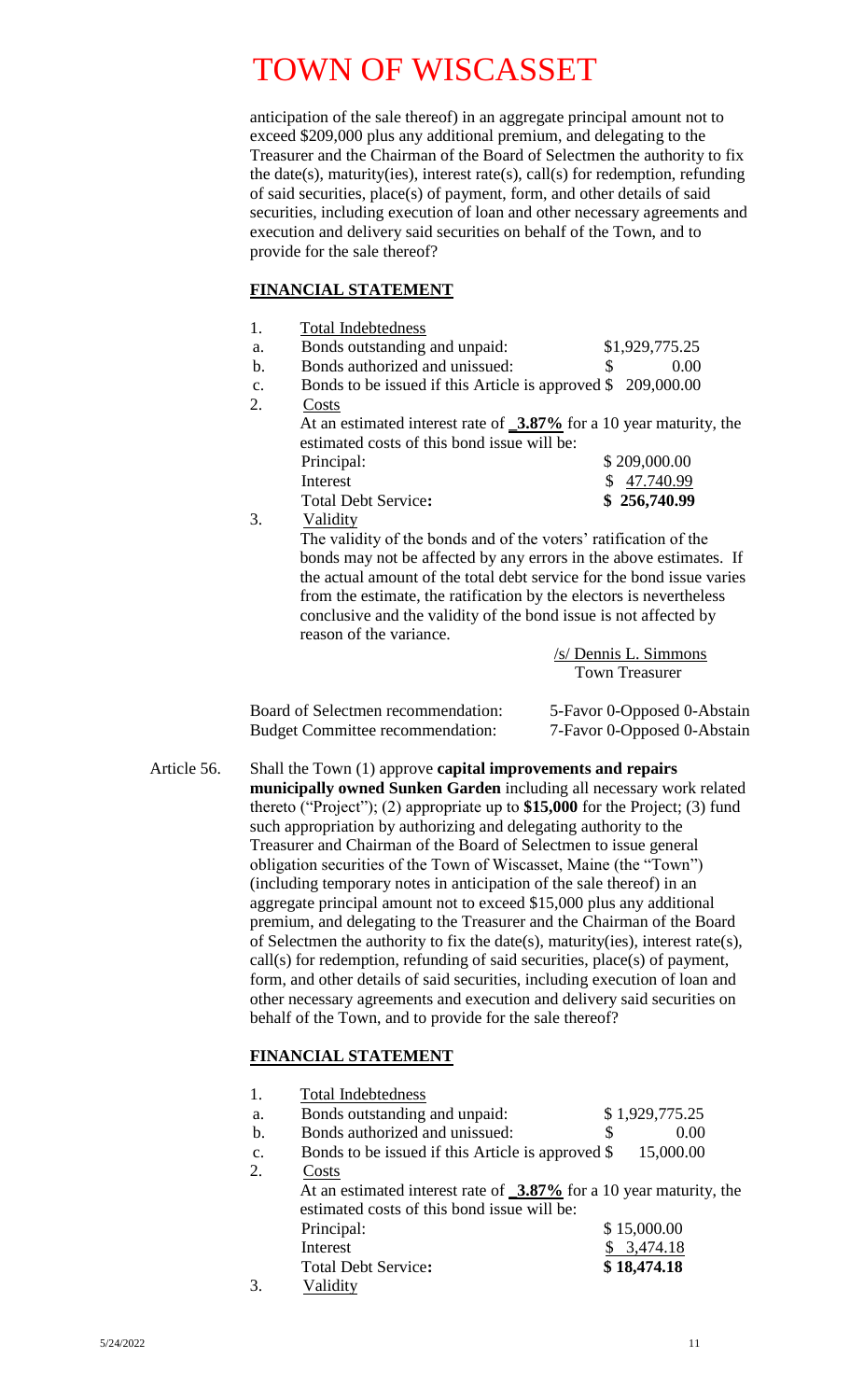The validity of the bonds and of the voters' ratification of the bonds may not be affected by any errors in the above estimates. If the actual amount of the total debt service for the bond issue varies from the estimate, the ratification by the electors is nevertheless conclusive and the validity of the bond issue is not affected by reason of the variance.

> /s/ Dennis L. Simmons Town Treasurer

| Board of Selectmen recommendation:      | 5-Favor 0-Opposed 0-Abstain |
|-----------------------------------------|-----------------------------|
| <b>Budget Committee recommendation:</b> | 7-Favor 0-Opposed 0-Abstain |

#### **DEBT SERVICE**

Article 57. Shall the Town vote to raise and appropriate \$231,868 for **Debt Service?** Tax Anticipation Note Interest & Bond Counsel \$10,000 Taxable General Obligation Bond \$221,868 (For RSU withdrawal) \_\_ Total \$231,868

| Board of Selectmen recommendation:      | 5-Favor 0-Opposed 0-Abstain |
|-----------------------------------------|-----------------------------|
| <b>Budget Committee recommendation:</b> | 7-Favor 0-Opposed 0-Abstain |

Article 58. To see if the Town will fix Thursday, October 27, 2022 and Thursday, April 26, 2023 as the dates when semi–annual tax payments are due and payable and instruct the Tax Collector to charge interest at the rate of **4% per annum** on all taxes unpaid after said dates?

Article 59. Shall the Town vote to authorize the Tax Collector to enter into standard agreement with taxpayers establishing a "tax club" payment plan for commercial and/or residential real estate property taxes, whereby:

- 1. The taxpayer agrees to pay specified monthly payments to the Town based on his/her estimated and actual tax obligation for current year real estate property taxes:
- 2. The Town agrees not to charge interest on timely payments made pursuant to the tax club agreement;
- 3. The Town authorizes the Tax Collector to accept tax club payments for current year taxes which may be due prior to the commitment of those taxes;
- 4. The agreement is automatically terminated if a scheduled payment is late, and the taxpayer then becomes subject to the same due date(s) and interest date(s) and rate as other taxpayers who are not participating in a tax club program; and
- 5. Taxpayers wishing to participate in a tax club for a particular property tax year shall enter an agreement with the town by a publiclyadvertised deadline determined by the Tax Collector.
- Article 60. Shall the Town vote to approve the following:

**A.** To pay interest at **1.50% per annum** on any amount overpaid on property taxes as noted in M.R.S.A. Title 36, Section 506–A, and to authorize such interest paid or abatements granted to be appropriated from overlay funds or, if necessary, from undesignated fund balance;

**B.** To authorize the payment of tax abatements and applicable interest approved by the Selectmen/Board of Assessors from the overlay;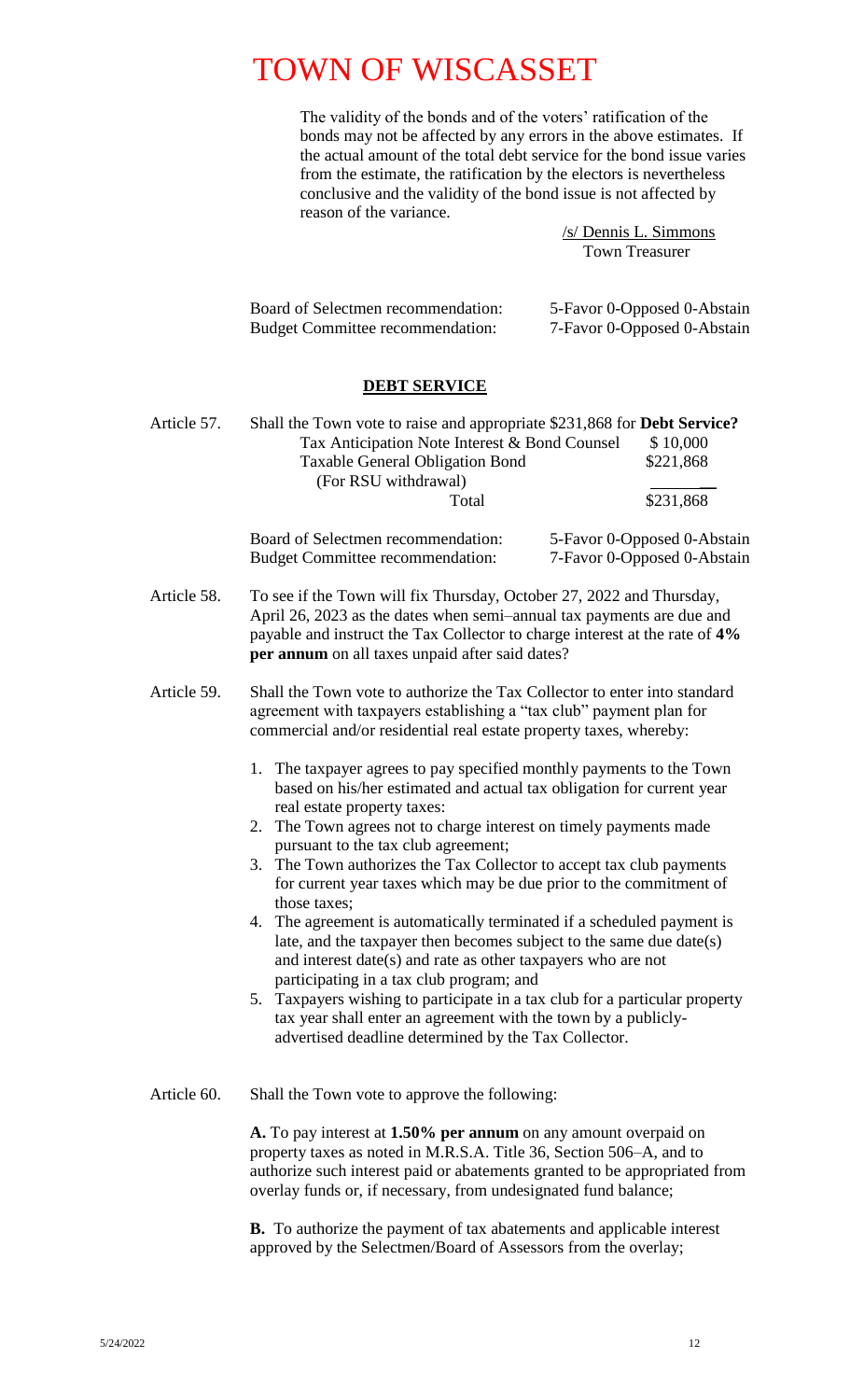**C.** To authorize the Tax Collector to accept pre–payment of property taxes, with no interest to be paid on the same;

**D.** To authorize the Selectmen, on behalf of the Town, to sell and dispose of any real estate acquired by the Town for non-payment of taxes thereon, on such terms as they may deem advisable and in accordance with Maine law, and to execute quit claim deeds for such property. Property that, in the opinion of the Selectmen, best serves the interest of the Town by remaining Town–owned property need not be sold, unless otherwise provided by Maine law;

**E.** To authorize the Selectmen to expend additional funds received from federal, state and other sources during the year for Town purposes provided such additional funds do not require the expenditure of local funds not previously appropriated;

**F.** To authorize the Selectmen and Treasurer, on behalf of the Town, to accept gifts, real estate and other funds including trust funds that may be given or left to the Town and to apply these funds to the accounts the Selectmen deem appropriate;

**G.** To authorize the Selectmen to sell or dispose of various items, except real estate, that serve little or no purpose in the operation of the Town, and to apply the proceeds from these sales to the accounts the Selectmen deem appropriate;

**H.** To authorize the Selectmen to apply for and accept State and Federal grants, including Community Development Block Grant (CDBG) applications, and grants from non-profit organizations, donations or revenues, on the Town's behalf for municipal purposes, including, when necessary, the authority to sign grant contracts, documents or other paperwork and to accept the conditions that accompany grant funds and to appropriate and expend grant funds and/or funds for authorized purposes as the Board of Selectmen deems to be in the best interest of the Town during the fiscal year.

**I.** To see if the Town will authorize the Board of Selectmen to transfer and expend the appropriate funds from taxes and personal property revenue in accordance with the Tax Increment Financing (TIF) agreement for repayment of taxes and for economic development purposes from the Tax Increment Finance (TIF) District Account, consistent with 30-A M.R.S.A.§5221-5250-T.

- Article 61.Shall the Town authorize the Selectmen to carry any unexpended balance as they deem advisable and to authorize the Selectmen to set at a later date the amount of undesignated fund balance, if any, to be used to reduce property tax assessment?
- Article 62. Shall the Town vote to appropriate monies received from the State of Maine refund of snowmobile registration fees to the Wiscasset Sno-Goers for the purpose of maintaining snowmobile trails in Wiscasset?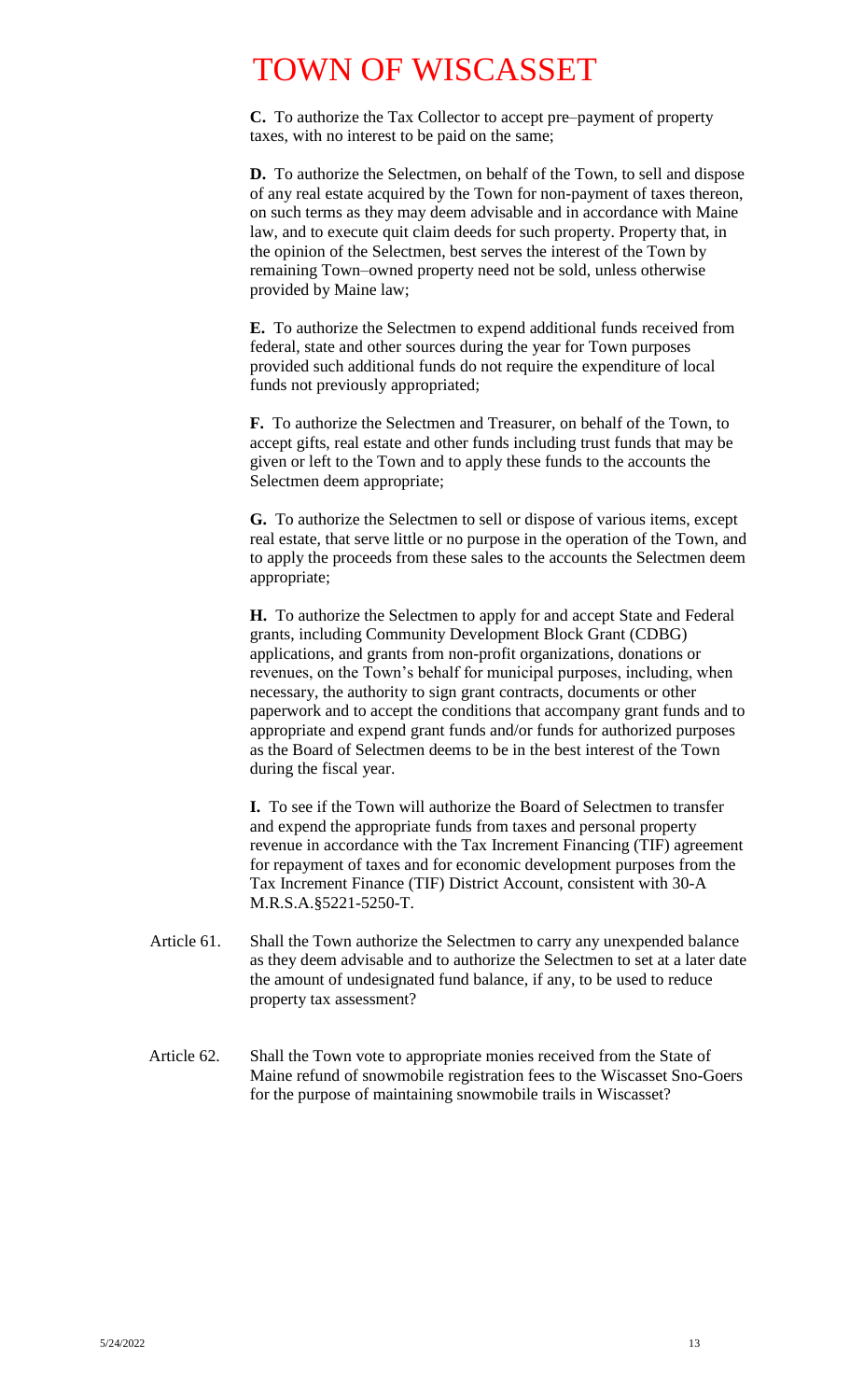### **ORDINANCE QUESTIONS**

Article 63 . Shall the Building Laws Article II be amended as follows?

#### 1.2 PERMIT FEES [3-99]

1.2.1 The fees for building permits shall be set by the Town of Wiscasset Fee Schedule. calculated upon the fair market value of the structure to be placed or erected upon a lot, the fair market value of the mobile home to be placed upon a lot, or the fair market value of the improvement to be made to an existing structure. The fees for building permits shall be:

1.2.1.1 For new non-commercial structures containing one or more residential dwelling units, and for mobile homes containing a dwelling unit, \$100.00 for the first \$1,000.00 of fair market value or part thereof, and \$3.00 for each additional \$1,000.00 of fair market value. [03-03]

1.2.1.2 For new non-commercial structures that do not contain residential dwelling units, and for the expansion of existing non-commercial structures which either do or do not contain residential dwelling units, \$25.00 for the first \$1,000.00 of fair market value or part thereof, and \$3.00 for each additional \$1,000.00 of fair market value. [03-03]

1.2.1.3 For new commercial structures, and for the expansion of existing commercial structures, \$200.00 for the first \$1,000.00 of fair market value or part thereof, and \$3.00 for each additional \$1,000.00 of fair market value. [03-03]

1.2.1.4 If a building permit is obtained after construction has been started or after a structure has been placed upon a lot, the fee shall be as set forth in the preceding subsections PLUS an additional \$300.00.

1.2.2 The fees for plumbing permits shall be those as set by the appropriate State of Maine Department or set by the Town of Wiscasset fee schedule [6-12].

1.2.3 [Removed 6-10]

Article 64. Shall Appendix B of the Shoreland Zoning Ordinance Article Xlll be amended as follows?

Appendix B

Village Waterfront District

1. The following dimensional requirements shall apply within the Village Waterfront District provided development complies with all applicable laws, rules and regulations:

Minimum lot size:

- 1. Residential: None 10,000 square feet
- 2. Non-residential: None 10,000 square feet
- 3. White's Island: 30,000 square feet for both residential and non-resident

#### Minimum frontage

- 1. Water: None 50 feet, except for White's Island which should have a minimum of 100 feet of water frontage.
- 2. Road/Street: None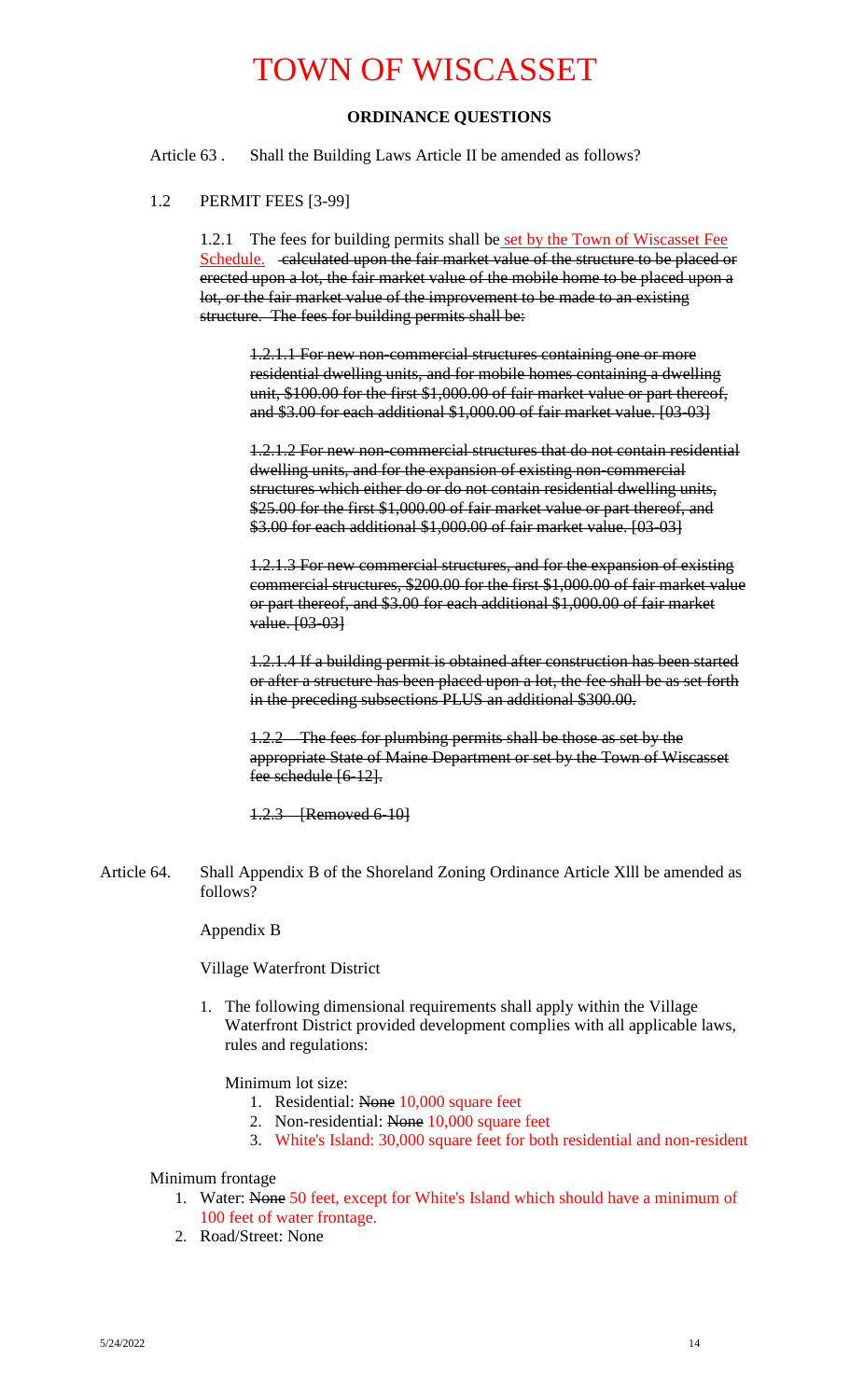Minimum setback requirements:

- 1. Front setback: None
- 2. Side setback: None
- 3. Rear setback: None

#### Minimum water body setback:

1. There shall be a minimum setback of twenty-five (25) feet, horizontal distance from the normal high-water line, except for White's Island, where the minimum setback shall be seventy-five (75) feet, horizontal distance from the normal highwater line. There shall be no minimum setback for roads or structures that require direct water access as an operational necessity including, but not limited to, piers, docks, wharfs and bridges; buildings in existence as of the effective date of this ordinance; buildings, structures or permissible uses of land for public benefit/use; seasonal, non-attached buildings or structures on existing piers. Any enlargement of these existing buildings must comply with all applicable setback requirements in this ordinance.

#### Maximum lot coverage

1. Maximum lot coverage: The total of all non-vegetated surface area shall be no more than seventy per cent (70%), except for White's Island where the total of all non- vegetated surface shall be no more than thirty percent (30%).